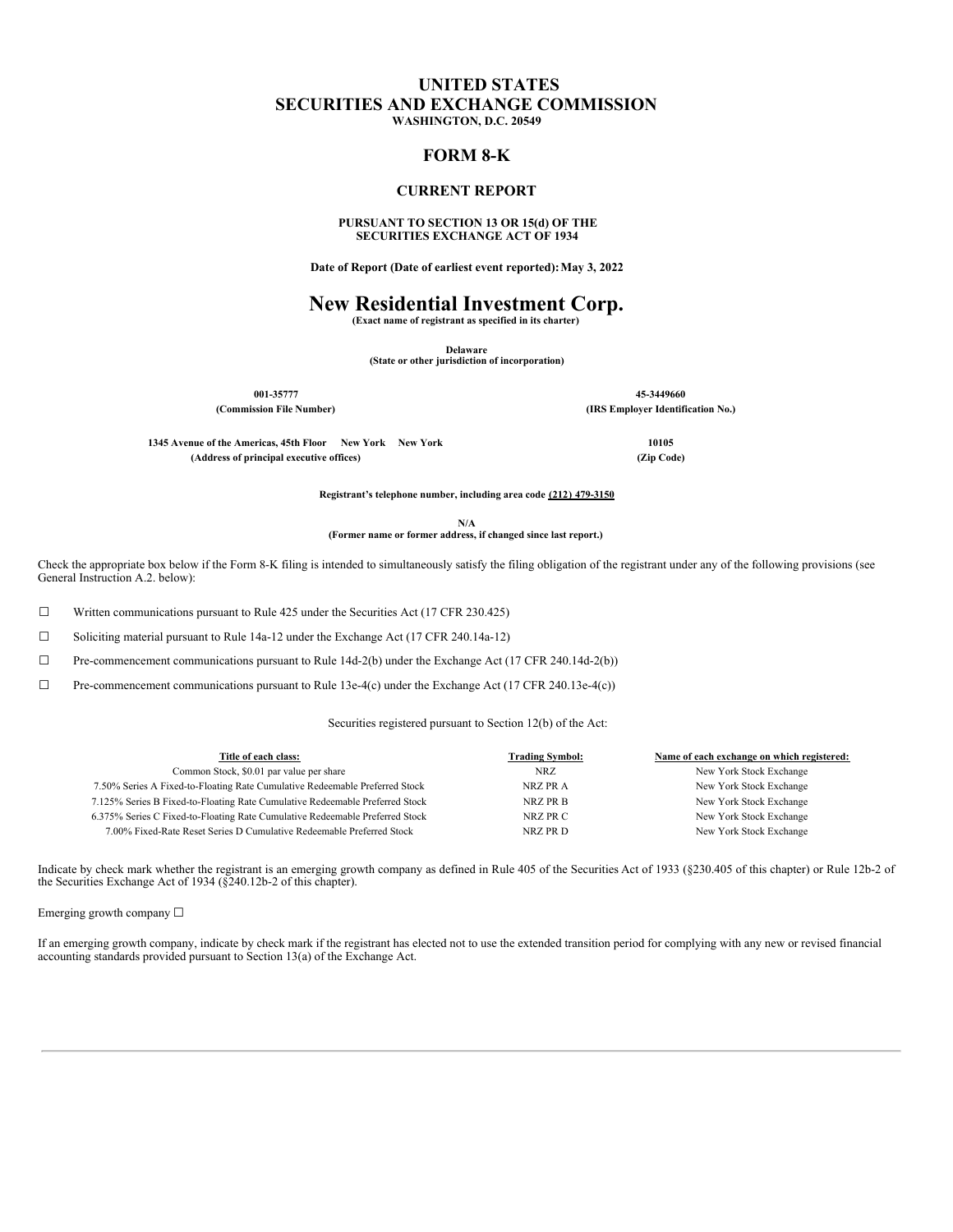#### **Item 2.02. Results of Operations and Financial Condition.**

On May 3, 2022, New Residential Investment Corp. (the "Company") issued a press release announcing the Company's results for its fiscal quarter ended March 31, 2022. A copy of the Company's press release is attached to this Current Report on Form 8-K (the "Current Report") as Exhibit 99.1 and is incorporated herein solely for purposes of this Item 2.02 disclosure.

This Current Report, including the exhibit attached hereto, is being furnished and shall not be deemed to be filed for purposes of Section 18 of the Securities Exchange Act of 1934, as amended (the "Exchange Act"), or otherwise subject to the liabilities of that section, nor shall it be incorporated by reference into any of the Company's filings under the Securities Act of 1933, as amended, or the Exchange Act, unless expressly set forth as being incorporated by reference into such filing.

### **Item 9.01 Financial Statements and Exhibits.**

*(d) Exhibits*

| Exhibit<br>Number | Description                                                                                               |
|-------------------|-----------------------------------------------------------------------------------------------------------|
| 99.1              | Press release, dated May 3, 2022, issued by New Residential Investment Corp.                              |
| 104               | Cover Page Interactive Data File — the cover page XBRL tags are embedded within the Inline XBRL document. |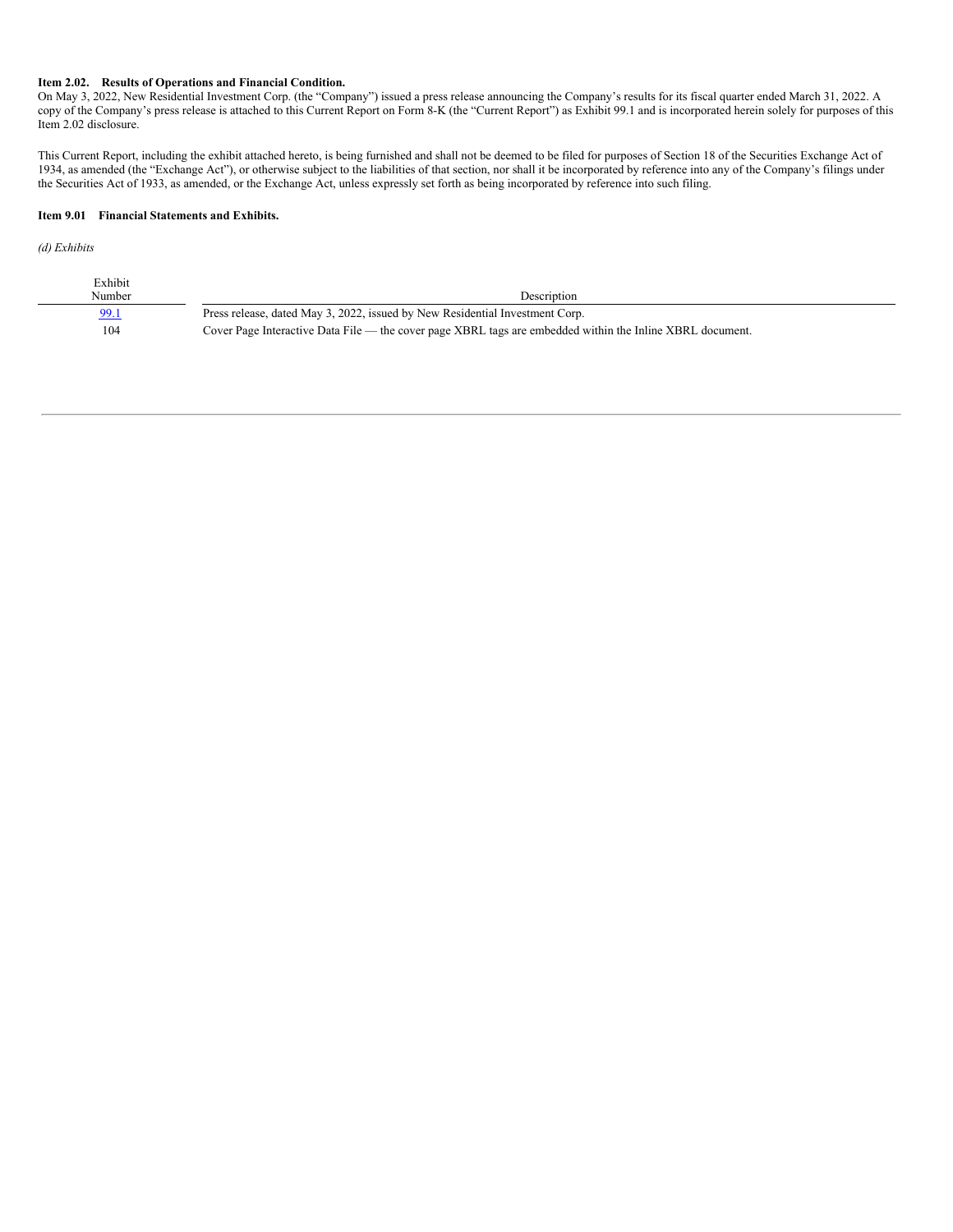## SIGNATURE

Pursuant to the requirements of the Securities Exchange Act of 1934, the registrant has duly caused this report to be signed on its behalf by the undersigned hereunto duly authorized. NEW RESIDENTIAL INVESTMENT CORP.

(Registrant)

/s/ Nicola Santoro, Jr.

Nicola Santoro, Jr. Chief Financial Officer and Chief Accounting Officer

Date: May 3, 2022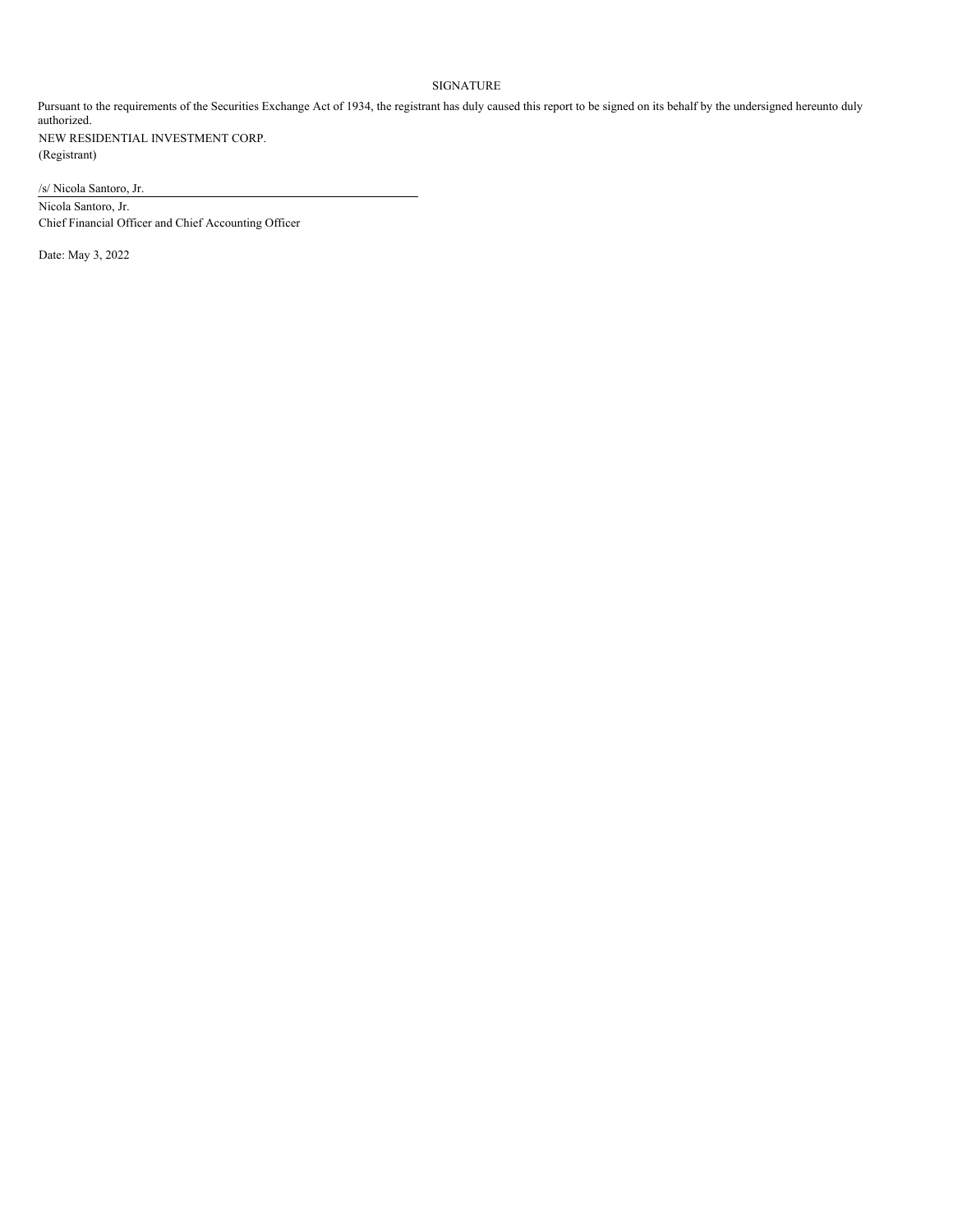

#### **New Residential Investment Corp. Announces First Quarter 2022 Results**

NEW YORK - (BUSINESS WIRE) — New Residential Investment Corp. (NYSE: NRZ; "New Residential" or the "Company") today reported the following information for the first quarter ended March 31, 2022:

#### **First Quarter 2022 Financial Highlights**:

- GAAP net income of \$661.9 million, or \$1.37 per diluted common share<sup> $(1)$ </sup>
- Core earnings of \$177.4 million, or \$0.37 per diluted common share $(1)(2)$
- Common dividend of \$116.7 million, or \$0.25 per common share
- Book value per common share of  $$12.56<sup>1</sup>$

|                                                         | Q1 2022                |               | Q4 2021         |
|---------------------------------------------------------|------------------------|---------------|-----------------|
| <b>Summary Operating Results:</b>                       |                        |               |                 |
| GAAP Net Income per Diluted Common Share <sup>(1)</sup> | \$<br>1.37             | S             | 0.33            |
| <b>GAAP</b> Net Income                                  | \$<br>661.9 million    | <sup>\$</sup> | $160.4$ million |
|                                                         |                        |               |                 |
| <b>Non-GAAP Results:</b>                                |                        |               |                 |
| Core Earnings per Diluted Common Share <sup>(1)</sup>   | \$<br>0.37             | S             | 0.40            |
| Core Earnings $(2)$                                     | \$<br>177.4 million    | <sup>\$</sup> | 191.9 million   |
|                                                         |                        |               |                 |
| <b>NRZ Common Dividend:</b>                             |                        |               |                 |
| Common Dividend per Share                               | \$<br>0.25             | S             | 0.25            |
| Common Dividend                                         | \$<br>million<br>116.7 | \$            | 116.7 million   |
|                                                         |                        |               |                 |

"New Residential's performance in the first quarter demonstrated the strength and balance of our company," said Michael Nierenberg, Chairman, Chief Executive Officer and President of New Residential. "Our diversified investment management company performed exceptionally well, generating a ~5% total shareholder return and growing book value by ~10% to \$12.56 per share. We expect book value growth to continue in the second quarter given the upward move in treasury yields and the Fed's expected policy actions," he added.

"With \$1.7 billion of cash and liquidity coupled with the expected market volatility ahead, we should see terrific opportunities to deploy capital effectively and generate great returns for our shareholders in 2022 and beyond."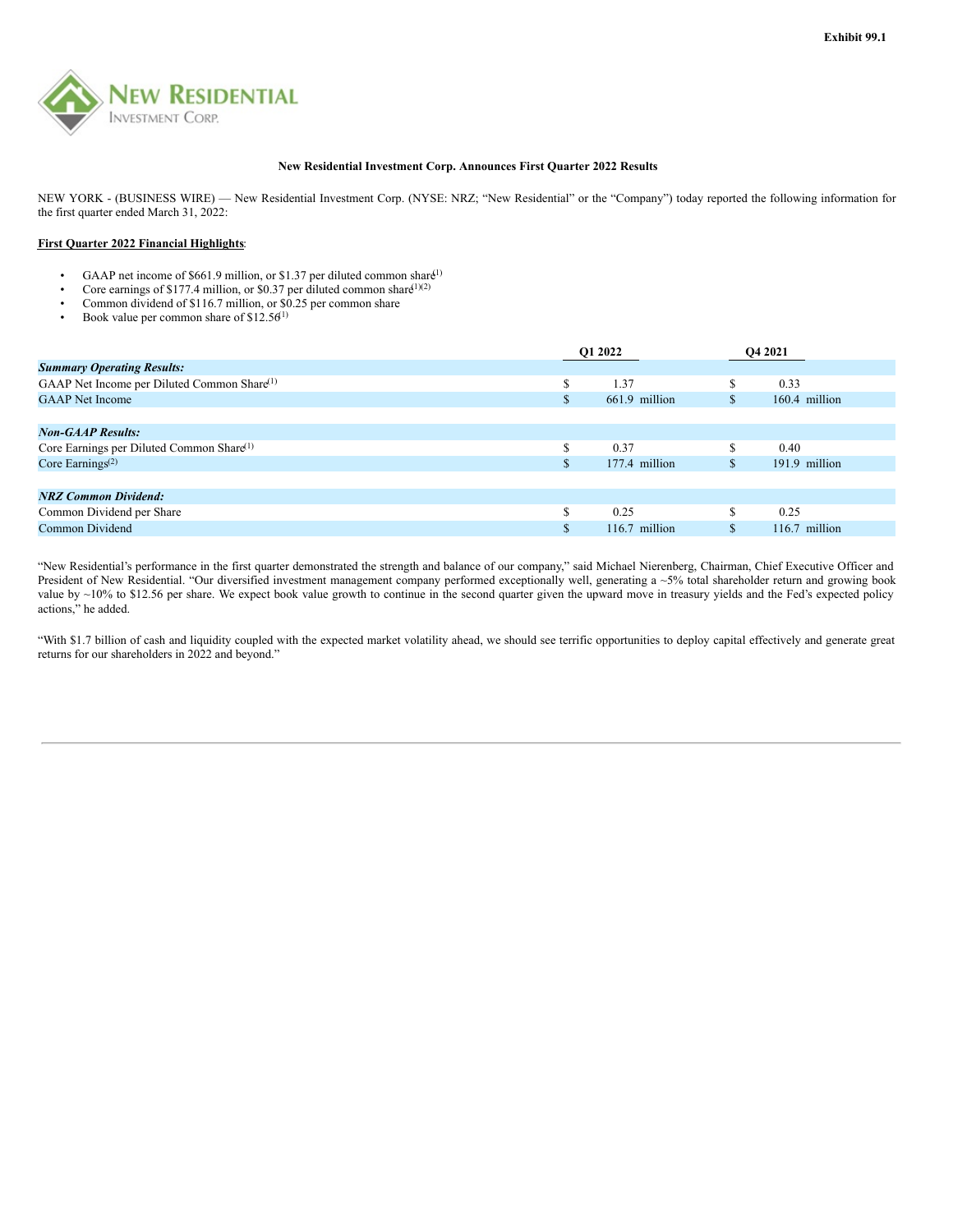## **First Quarter 2022 Company Highlights:**

- **• Servicing & MSR Related Investments**
	- **•** Combined segment pre-tax income of \$906.3 million (up from \$118.0 million in Q4'21), including \$845 million positive mark-to-market changes on our Full MSR portfolio $(3)(4)$
	- MSR portfolio totaled approximately \$626 billion in unpaid principal balance ("UPB") at March 31, 2022 compared to \$629 billion UPB at December 31,  $2021^{(5)}$
	- **•** Servicer advance balances of \$3.1 billion as of March 31, 2022, down 7% from December 31, 2021

#### **• Origination**

- Segment pre-tax income of \$25.9 million (down from \$82.3 million in  $Q4'21\frac{3}{4}$ )<sup>(4)</sup>
- **•** Quarterly origination funded production of \$26.9 billion UPB (down from \$38.1 billion UPB in Q4'21)
- Total gain on sale margin of 1.53% for the first quarter of 2022 compared to 1.65% for the fourth quarter of 2021

#### • **Residential Securities, Properties and Loans**

- Priced four securitizations representing approximately \$1,197 million UPB of collateral, including inaugural single-family-rental securitization representing approximately \$268 million UPB of collateral
- Acquired \$540 million of Non-QM loans
- Grew single-family rental portfolio by 734 units

#### • **Mortgage Loans Receivable**

- Quarterly origination funded production of \$691.7 million through Genesis Capital LLC, representing record quarterly volume
- Priced inaugural residential transitional loan securitization representing approximately \$345 million UPB of collateral
- (1) Per common share calculations for GAAP Net Income and Core Earnings are based on 484,425,066 and 485,381,890 weighted average diluted shares for the quarter ended March 31, 2022 and December 31, 2021, respectively. Per share calculations of Book Value are based on 466,786,526 and 466,758,266 common shares outstanding as of March 31, 2022 and December 31, 2021, respectively.
- (2) Core Earnings is a non-GAAP financial measure. For a reconciliation of Core Earnings to GAAP Net Income, as well as an explanation of this measure, please refer to Non-GAAP Measures and Reconciliation to GAAP Net Income below.
- (3) Includes noncontrolling interests.
- (4) Includes mortgage company corporate expenses re-allocated from MSR Related Investments to Origination and Servicing segments.
- (5) Includes excess and full MSRs.

#### **ADDITIONAL INFORMATION**

For additional information that management believes to be useful for investors, please refer to the latest presentation posted on the Investor Relations section of the Company's website, www.newresi.com. For consolidated investment portfolio information, please refer to the Company's most recent Quarterly Report on Form 10-Q or Annual Report on Form 10-K, which are available on the Company's website, www.newresi.com.

#### **EARNINGS CONFERENCE CALL**

New Residential's management will host a conference call on Tuesday, May 3, 2022 at 8:00 A.M. Eastern Time. A copy of the earnings release will be posted to the Investor Relations section of New Residential's website, www.newresi.com.

All interested parties are welcome to participate on the live call. The conference call may be accessed by dialing 1-833-974-2382 (from within the U.S.) or 1-412-317-5787 (from outside of the U.S.) ten minutes prior to the scheduled start of the call; please reference "New Residential First Quarter 2022 Earnings Call." In addition, participants are encouraged to pre-register for the conference call at https://dpregister.com/sreg/10166255/f2692aef34.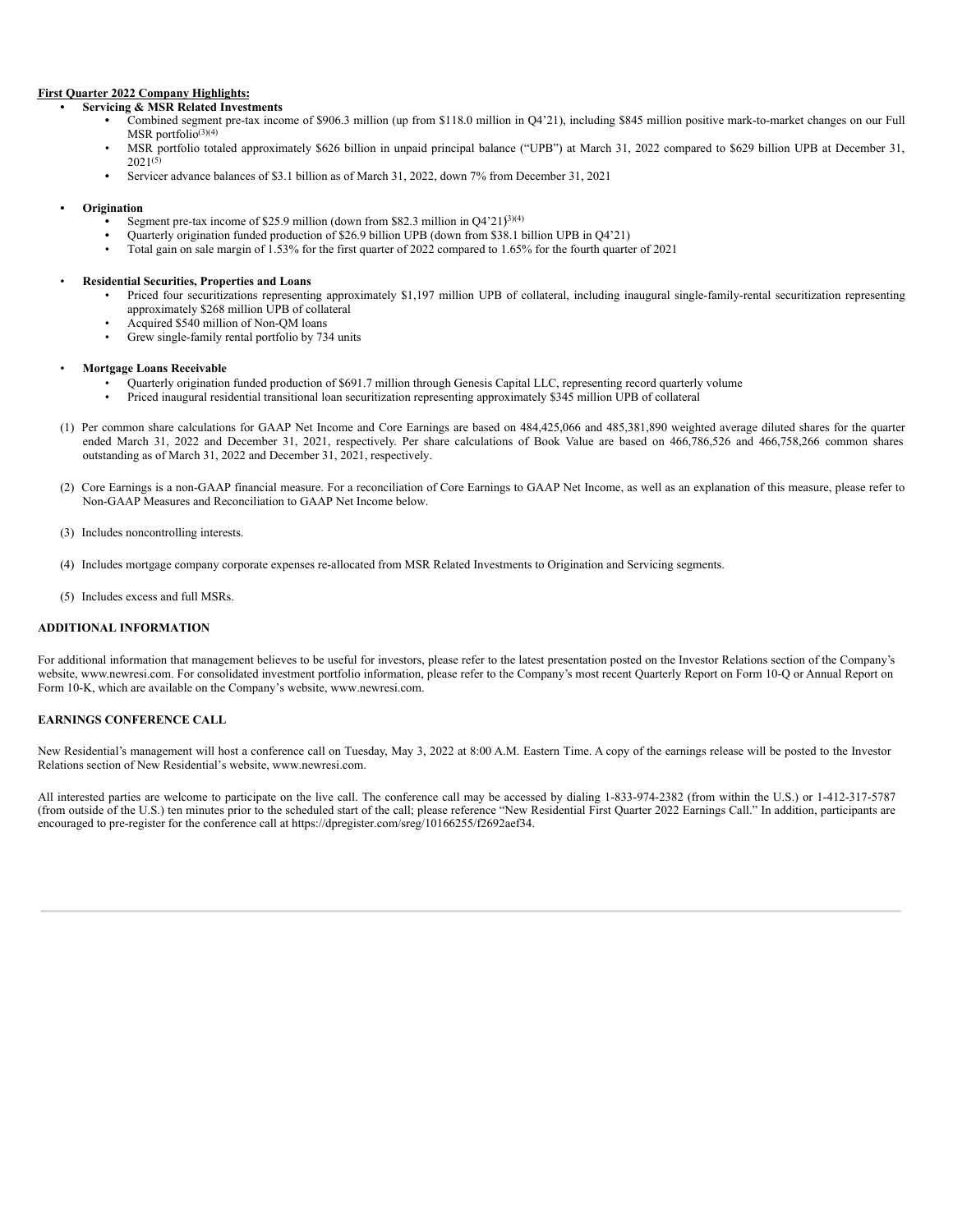A simultaneous webcast of the conference call will be available to the public on a listen-only basis at www.newresi.com. Please allow extra time prior to the call to visit the website and download any necessary software required to listen to the internet broadcast.

A telephonic replay of the conference call will also be available two hours following the call's completion through 11:59 P.M. Eastern Time on Tuesday, May 10, 2022 by dialing 1-877-344-7529 (from within the U.S.) or 1-412-317-0088 (from outside of the U.S.); please reference access code "4221662."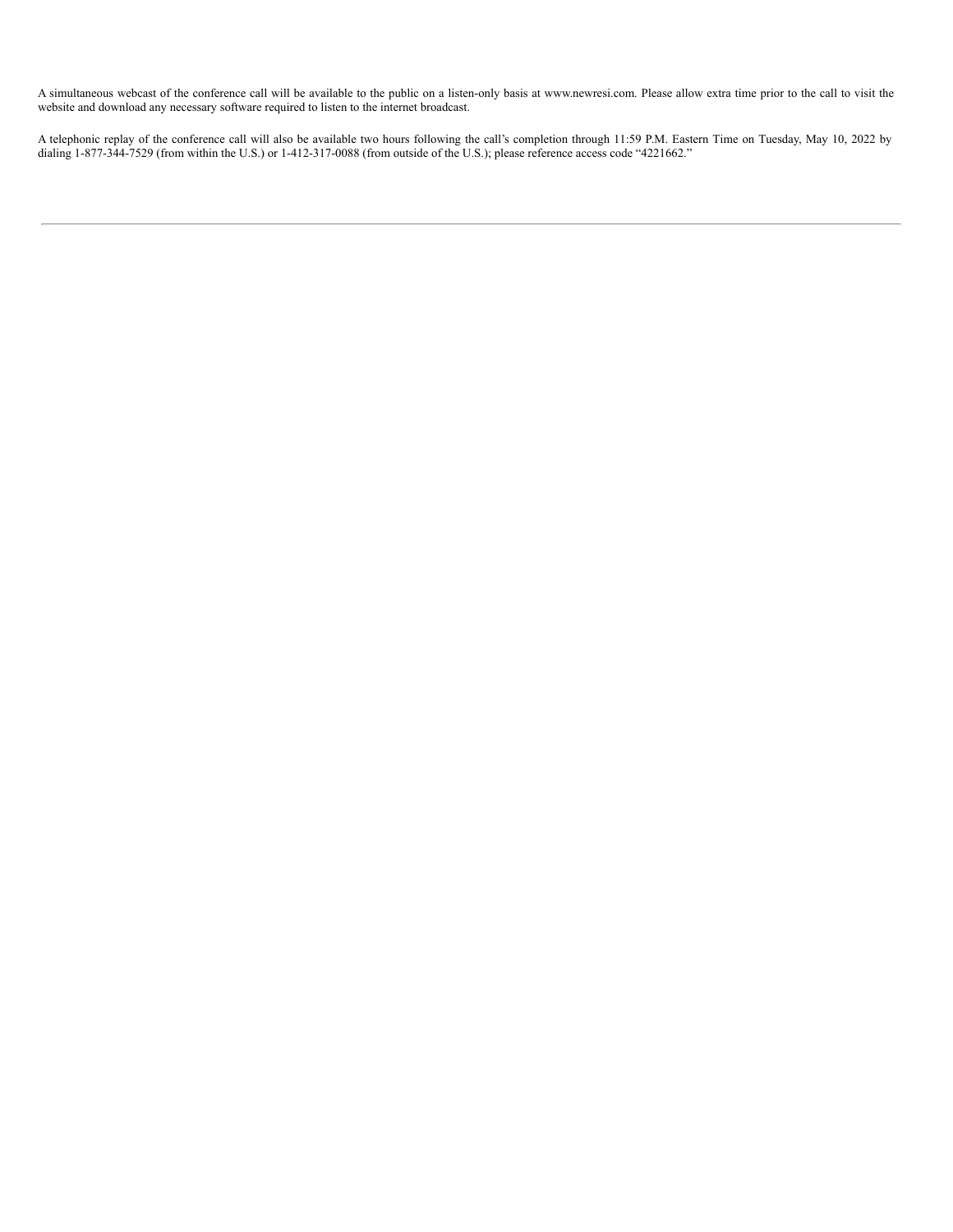## **Consolidated Statements of Income (Unaudited)**

*(\$ in thousands, except share and per share data)*

|                                                                                                                               |              | <b>Three Months Ended</b> |              |                   |
|-------------------------------------------------------------------------------------------------------------------------------|--------------|---------------------------|--------------|-------------------|
|                                                                                                                               |              | March 31, 2022            |              | December 31, 2021 |
| <b>Revenues</b>                                                                                                               |              |                           |              |                   |
| Servicing fee revenue, net and interest income from MSR financing receivables                                                 | \$           | 456,400 \$                |              | 464,200           |
| Change in fair value of MSRs and MSR financing receivables (including amortization of \$(200,325), \$(267,880), respectively) |              | 575,393                   |              | (154, 021)        |
| Servicing revenue, net                                                                                                        |              | 1,031,793                 |              | 310,179           |
| Interest income                                                                                                               |              | 225,413                   |              | 217,555           |
| Gain on originated residential mortgage loans, held-for-sale, net                                                             |              | 471,996                   |              | 569,815           |
|                                                                                                                               |              | 1,729,202                 |              | 1,097,549         |
| <b>Expenses</b>                                                                                                               |              |                           |              |                   |
| Interest expense and warehouse line fees                                                                                      |              | 138,833                   |              | 141,936           |
| General and administrative                                                                                                    |              | 246,238                   |              | 289,861           |
| Compensation and benefits                                                                                                     |              | 392,619                   |              | 441,891           |
| Management fee to affiliate                                                                                                   |              | 25,189                    |              | 25,772            |
|                                                                                                                               |              | 802,879                   |              | 899,460           |
| Other income (loss)                                                                                                           |              |                           |              |                   |
| Change in fair value of investments                                                                                           |              | (147, 119)                |              | 10,499            |
| Gain (loss) on settlement of investments, net                                                                                 |              | 61,184                    |              | (45, 642)         |
| Other income (loss), net                                                                                                      |              | 56,072                    |              | 54,271            |
|                                                                                                                               |              | (29, 863)                 |              | 19,128            |
| Impairment                                                                                                                    |              |                           |              |                   |
| Provision (reversal) for credit losses on securities                                                                          |              | 711                       |              | (181)             |
| Valuation and credit loss provision (reversal) on loans and real estate owned                                                 |              | 3,029                     |              | 74                |
|                                                                                                                               |              | 3,740                     |              | (107)             |
| Income before income taxes                                                                                                    |              | 892,720                   |              | 217,324           |
| Income tax expense                                                                                                            |              | 202,789                   |              | 29,485            |
| Net income                                                                                                                    | $\mathbf{s}$ | 689,931                   | $\mathbb{S}$ | 187,839           |
| Noncontrolling interests in income (loss) of consolidated subsidiaries                                                        |              | 5,609                     |              | 4,908             |
| Dividends on preferred stock                                                                                                  |              | 22,461                    |              | 22,495            |
| Net income attributable to common stockholders                                                                                | S            | 661,861                   | \$           | 160,436           |
|                                                                                                                               |              |                           |              |                   |
| Net income per share of common stock                                                                                          |              |                           |              |                   |
| <b>Basic</b>                                                                                                                  | \$           | 1.42                      | $\mathbb{S}$ | 0.34              |
| Diluted                                                                                                                       | \$           | 1.37                      | \$           | 0.33              |
| Weighted average number of shares of common stock outstanding                                                                 |              |                           |              |                   |
| Basic                                                                                                                         |              | 466,785,584               |              | 466,680,724       |
| Diluted                                                                                                                       |              | 484,425,066               |              | 485,381,890       |
|                                                                                                                               |              |                           |              |                   |
| Dividends declared per share of common stock                                                                                  | \$           | $0.25$ \$                 |              | 0.25              |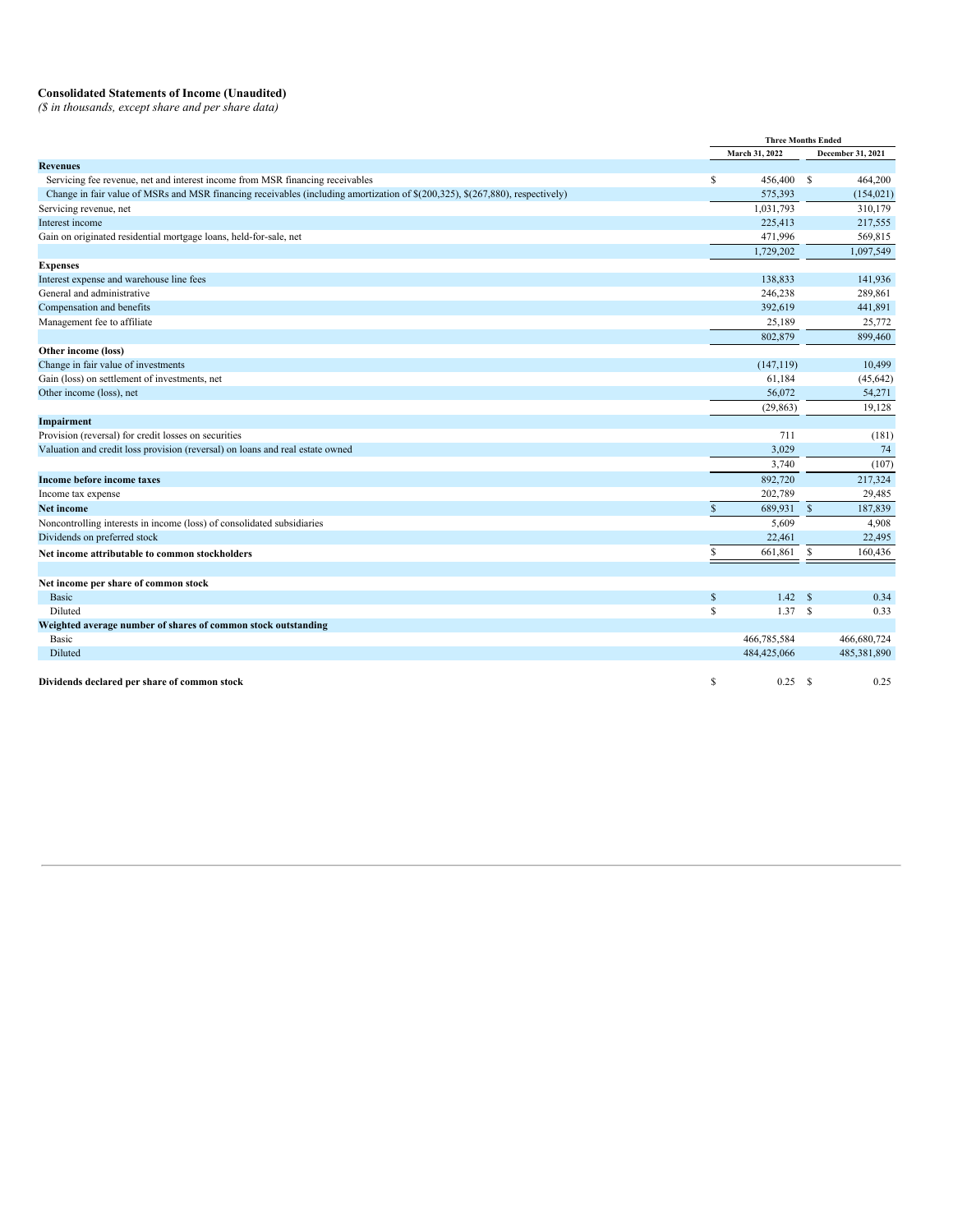#### <span id="page-7-0"></span>**Consolidated Balance Sheets**

## *(\$ in thousands, except share data)*

|                                                                                                      |              | March 31, 2022<br>(Unaudited) | December 31, 2021 |
|------------------------------------------------------------------------------------------------------|--------------|-------------------------------|-------------------|
| <b>Assets</b>                                                                                        |              |                               |                   |
| Excess mortgage servicing rights, at fair value                                                      | S            | 341,187 \$                    | 344,947           |
| Mortgage servicing rights and mortgage servicing rights financing receivables, at fair value         |              | 7,964,465                     | 6,858,803         |
| Servicer advance investments, at fair value                                                          |              | 390,770                       | 421,807           |
| Real estate and other securities                                                                     |              | 9,509,930                     | 9,396,539         |
| Residential loans and variable interest entity consumer loans held-for-investment, at fair value     |              | 1,009,459                     | 1,077,224         |
| Residential mortgage loans, held-for-sale (\$7,076,916 and \$11,214,924 at fair value, respectively) |              | 7,202,475                     | 11,347,845        |
| Single-family rental properties, held-for-investment                                                 |              | 814,871                       | 579,607           |
| Mortgage loans receivable, at fair value                                                             |              | 1,670,415                     | 1,515,762         |
| Residential mortgage loans subject to repurchase                                                     |              | 1,700,426                     | 1,787,314         |
| Cash and cash equivalents                                                                            |              | 1,671,177                     | 1,332,575         |
| Restricted cash                                                                                      |              | 295,037                       | 195,867           |
| Servicer advances receivable                                                                         |              | 2,652,210                     | 2,855,148         |
| Other assets                                                                                         |              | 2,646,125                     | 2,028,752         |
|                                                                                                      |              | 37,868,547 \$                 | 39,742,190        |
| <b>Liabilities and Equity</b>                                                                        |              |                               |                   |
| <b>Liabilities</b>                                                                                   |              |                               |                   |
| Secured financing agreements                                                                         | $\mathbb{S}$ | 17.281.873 \$                 | 20,592,884        |
| Secured notes and bonds payable (\$762,421 and \$511,107 at fair value, respectively)                |              | 9,279,595                     | 8,644,810         |
| Residential mortgage loan repurchase liability                                                       |              | 1.700.426                     | 1,787,314         |
| Unsecured senior notes, net of issuance costs                                                        |              | 543,728                       | 543,293           |
| Due to affiliates                                                                                    |              | 9,932                         | 17,819            |
| Dividends payable                                                                                    |              | 127,895                       | 127,922           |
| Accrued expenses and other liabilities                                                               |              | 1,740,386                     | 1,358,768         |
|                                                                                                      |              | 30,683,835                    | 33,072,810        |
| <b>Commitments and Contingencies</b>                                                                 |              |                               |                   |
|                                                                                                      |              |                               |                   |

**Equity** Preferred stock, \$0.01 par value, 100,000,000 shares authorized, 52,038,000 and 52,210,000 issued and outstanding, \$1,300,959 and \$1,305,250 aggregate 1,258,667 1,258,667 1,262,481 Common stock, \$0.01 par value, 2,000,000,000 shares authorized, 466,786,526 and 466,758,266 issued and outstanding, respectively 4,669 4,669 4,669 4,669 4,669 4,669 4,669 4,669 4,669 4,669 4,669 4,669 4,669 4,669 4,669 4,6 Additional paid-in capital 6,059,981 6,059,981 6,059,981 6,059,981 6,059,981 6,059,981 6,059,071 6,059,071 6,059,071 6,059,071 6,059,071 6,059,071 6,059,071 6,059,071 6,059,071 6,059,071 6,059,071 6,059,071 6,059,071 6,059 Retained earnings (accumulated deficit) (267,878) (813,042)<br>
Accumulated other comprehensive income (67,195 (87,195 (90,253 ) Accumulated other comprehensive income Total New Residential stockholders' equity equity and the stockholders' equity and the stockholders' equity and the stockholders' equity and the stockholders' equity  $7,122,634$  6,604,032 Noncontrolling interests in equity of consolidated subsidiaries 65,348 65,348 65,348 65,348 65,348 65,348 65,348 65,348 65,348 65,348 65,348 65,348 65,348 65,348 65,348 65,348 65,348 65,348 65,348 65,348 65,348 65,348 65,3 Total equity 7,184,712 6,669,380 \$ 37,868,547 \$ 39,742,190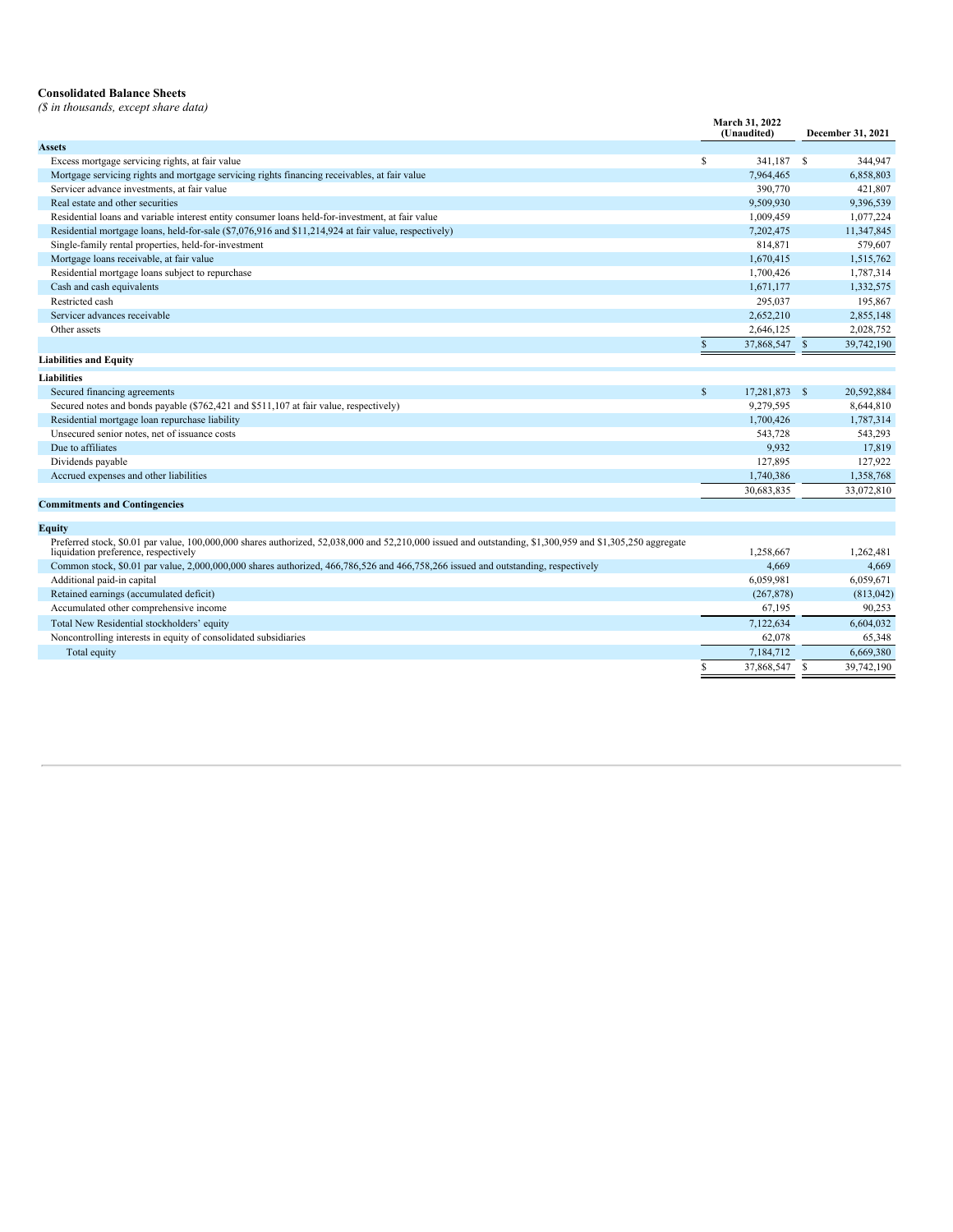#### **NON-GAAP MEASURES AND RECONCILIATION TO GAAP NET INCOME**

New Residential has five primary variables that impact its operating performance: (i) the current yield earned on the Company's investments, (ii) the interest expense under the debt incurred to finance the Company's investments, (iii) the Company's operating expenses and taxes, (iv) the Company's realized and unrealized gains or losses on investments, including any impairment or reserve for expected credit losses and (v) income from the Company's origination and servicing businesses. "Core earnings" is a non-GAAP measure of the Company's operating performance, excluding the fourth variable above and adjusts the earnings from the consumer loan investment to a level yield basis. Core earnings is used by management to evaluate the Company's performance without taking into account: (i) realized and unrealized gains and losses, which although they represent a part of the Company's recurring operations, are subject to significant variability and are generally limited to a potential indicator of future economic performance; (ii) incentive compensation paid to the Company's manager; (iii) non-capitalized transaction-related expenses; and (iv) deferred taxes, which are not representative of current operations.

The Company's definition of core earnings includes accretion on held-for-sale loans as if they continued to be held-for-investment. Although the Company intends to sell such loans, there is no guarantee that such loans will be sold or that they will be sold within any expected timeframe. During the period prior to sale, the Company continues to receive cash flows from such loans and believes that it is appropriate to record a yield thereon. In addition, the Company's definition of core earnings excludes all deferred taxes, rather than just deferred taxes related to unrealized gains or losses, because the Company believes deferred taxes are not representative of current operations. The Company's definition of core earnings also limits accreted interest income on RMBS where the Company receives par upon the exercise of associated call rights based on the estimated value of the underlying collateral, net of related costs including advances. The Company created this limit in order to be able to accrete to the lower of par or the net value of the underlying collateral, in instances where the net value of the underlying collateral is lower than par. The Company believes this amount represents the amount of accretion the Company would have expected to earn on such bonds had the call rights not been exercised.

Beginning January 1, 2020, the Company's investments in consumer loans are accounted for under the fair value option. Core earnings adjusts earnings on consumer loans to a level yield to present income recognition across the consumer loan portfolio in the manner in which it is economically earned, to avoid potential delays in loss recognition, and align it with the Company's overall portfolio of mortgage-related assets which generally record income on a level yield basis. With respect to consumer loans classified as heldfor-sale, the level yield is computed through the expected sale date. With respect to the gains recorded under GAAP in 2014 and 2016 as a result of a refinancing of, and the consolidation of, the debt related to the Company's investments in consumer loans, and the consolidation of entities that own the Company's investments in consumer loans, respectively, the Company continues to record a level yield on those assets based on their original purchase price.

While incentive compensation paid to the Company's manager may be a material operating expense, the Company excludes it from core earnings because (i) from time to time, a component of the computation of this expense will relate to items (such as gains or losses) that are excluded from core earnings, and (ii) it is impractical to determine the portion of the expense related to core earnings and non-core earnings, and the type of earnings (loss) that created an excess (deficit) above or below, as applicable, the incentive compensation threshold. To illustrate why it is impractical to determine the portion of incentive compensation expense that should be allocated to core earnings, the Company notes that, as an example, in a given period, it may have core earnings in excess of the incentive compensation threshold but incur losses (which are excluded from core earnings) that reduce total earnings below the incentive compensation threshold. In such case, the Company would either need to (a) allocate zero incentive compensation expense to core earnings, even though core earnings exceeded the incentive compensation threshold, or (b) assign a "pro forma" amount of incentive compensation expense to core earnings, even though no incentive compensation was actually incurred. The Company believes that neither of these allocation methodologies achieves a logical result. Accordingly, the exclusion of incentive compensation facilitates comparability between periods and avoids the distortion to the Company's non-GAAP operating measure that would result from the inclusion of incentive compensation that relates to non-core earnings.

With regard to non-capitalized transaction-related expenses, management does not view these costs as part of the Company's core operations, as they are considered by management to be similar to realized losses incurred at acquisition. Non-capitalized transaction-related expenses are generally legal and valuation service costs, as well as other professional service fees, incurred when the Company acquires certain investments, as well as costs associated with the acquisition and integration of acquired businesses.

Through its wholly owned subsidiaries, the Company originates conventional, government-insured and nonconforming residential mortgage loans for sale and securitization. In connection with the transfer of loans to the GSEs or mortgage investors, the Company reports realized gains or losses on the sale of originated residential mortgage loans and retention of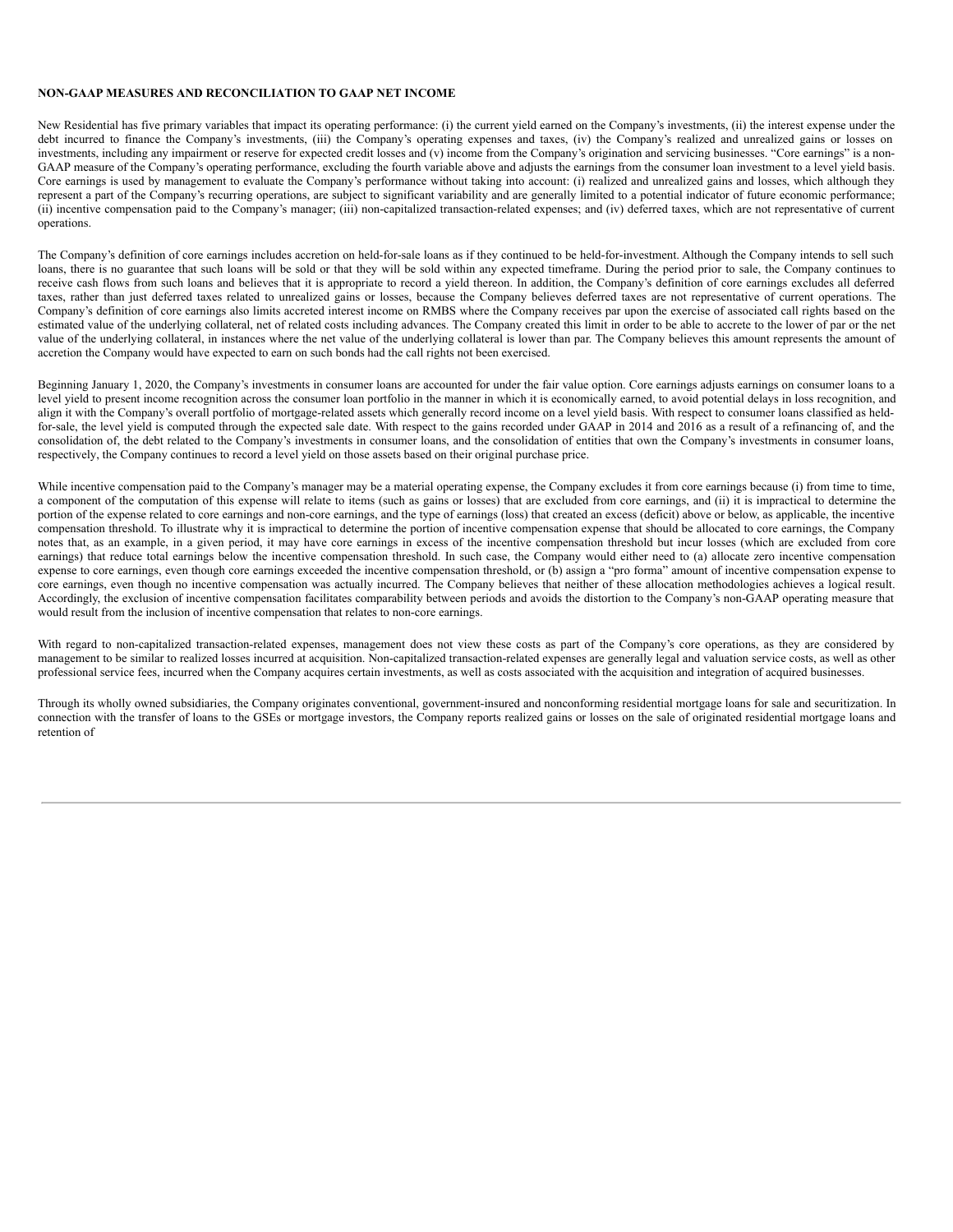mortgage servicing rights, which the Company believes is an indicator of performance for the Origination and Servicing segments and therefore included in core earnings. Realized gains or losses on the sale of originated residential mortgage loans had no impact on core earnings in any prior period, but may impact core earnings in future periods.

Core earnings includes results from operating companies with the exception of the unrealized gains or losses due to changes in valuation inputs and assumptions on MSRs, net of unrealized gains and losses on hedged MSRs, and non-capitalized transaction-related expenses.

Management believes that the adjustments to compute "core earnings" specified above allow investors and analysts to readily identify and track the operating performance of the assets that form the core of the Company's activity, assist in comparing the core operating results between periods, and enable investors to evaluate the Company's current core performance using the same measure that management uses to operate the business. Management also utilizes core earnings as a measure in its decision-making process relating to improvements to the underlying fundamental operations of the Company's investments, as well as the allocation of resources between those investments, and management also relies on core earnings as an indicator of the results of such decisions. Core earnings excludes certain recurring items, such as gains and losses (including impairment and reserves as well as derivative activities) and non-capitalized transaction-related expenses, because they are not considered by management to be part of the Company's core operations for the reasons described herein. As such, core earnings is not intended to reflect all of the Company's activity and should be considered as only one of the factors used by management in assessing the Company's performance, along with GAAP net income which is inclusive of all of the Company's activities.

The primary differences between core earnings and the measure the Company uses to calculate incentive compensation relate to (i) realized gains and losses (including impairments and reserves for expected credit losses), (ii) non-capitalized transaction-related expenses and (iii) deferred taxes (other than those related to unrealized gains and losses). Each are excluded from core earnings and included in the Company's incentive compensation measure (either immediately or through amortization). In addition, the Company's incentive compensation measure does not include accretion on held-for-sale loans and the timing of recognition of income from consumer loans is different. Unlike core earnings, the Company's incentive compensation measure is intended to reflect all realized results of operations.

Core earnings does not represent and should not be considered as a substitute for, or superior to, net income or as a substitute for, or superior to, cash flows from operating activities, each as determined in accordance with U.S. GAAP, and the Company's calculation of this measure may not be comparable to similarly entitled measures reported by other companies. Set forth below is a reconciliation of core earnings to the most directly comparable GAAP financial measure (dollars in thousands, except share and per share data):

|                                                                        |   | <b>Three Months Ended</b> |               |                   |  |  |
|------------------------------------------------------------------------|---|---------------------------|---------------|-------------------|--|--|
|                                                                        |   | March 31, 2022            |               | December 31, 2021 |  |  |
| Net income attributable to common stockholders                         | S | 661,861                   | -S            | 160,436           |  |  |
| Adjustments for Non-Core Earnings:                                     |   |                           |               |                   |  |  |
| Impairment                                                             |   | 3,740                     |               | (107)             |  |  |
| Change in fair value of investments                                    |   | (628, 599)                |               | (124, 356)        |  |  |
| (Gain) loss on settlement of investments, net                          |   | (28, 342)                 |               | 53,933            |  |  |
| Other (income) loss, net                                               |   | (61, 575)                 |               | 28,416            |  |  |
| Other income and impairment attributable to noncontrolling interests   |   | 5,609                     |               | (3,297)           |  |  |
| Non-capitalized transaction-related expenses                           |   | 13,485                    |               | 16,735            |  |  |
| Preferred stock management fee to affiliate                            |   | 4,729                     |               | 4,734             |  |  |
| Deferred taxes                                                         |   | 201,323                   |               | 31,674            |  |  |
| Interest income on residential mortgage loans, held-for-sale           |   | 2,334                     |               | 23,175            |  |  |
| Core earnings of equity method investees:                              |   |                           |               |                   |  |  |
| Excess mortgage servicing rights                                       |   | 2,830                     |               | 532               |  |  |
| Core earnings                                                          |   | 177,395                   | -8            | 191,875           |  |  |
| Net income per diluted share                                           |   | 1.37                      | $\mathcal{S}$ | 0.33              |  |  |
| Core earnings per diluted share                                        |   | 0.37                      | - \$          | 0.40              |  |  |
| Weighted average number of shares of common stock outstanding, diluted |   | 484,425,066               |               | 485,381,890       |  |  |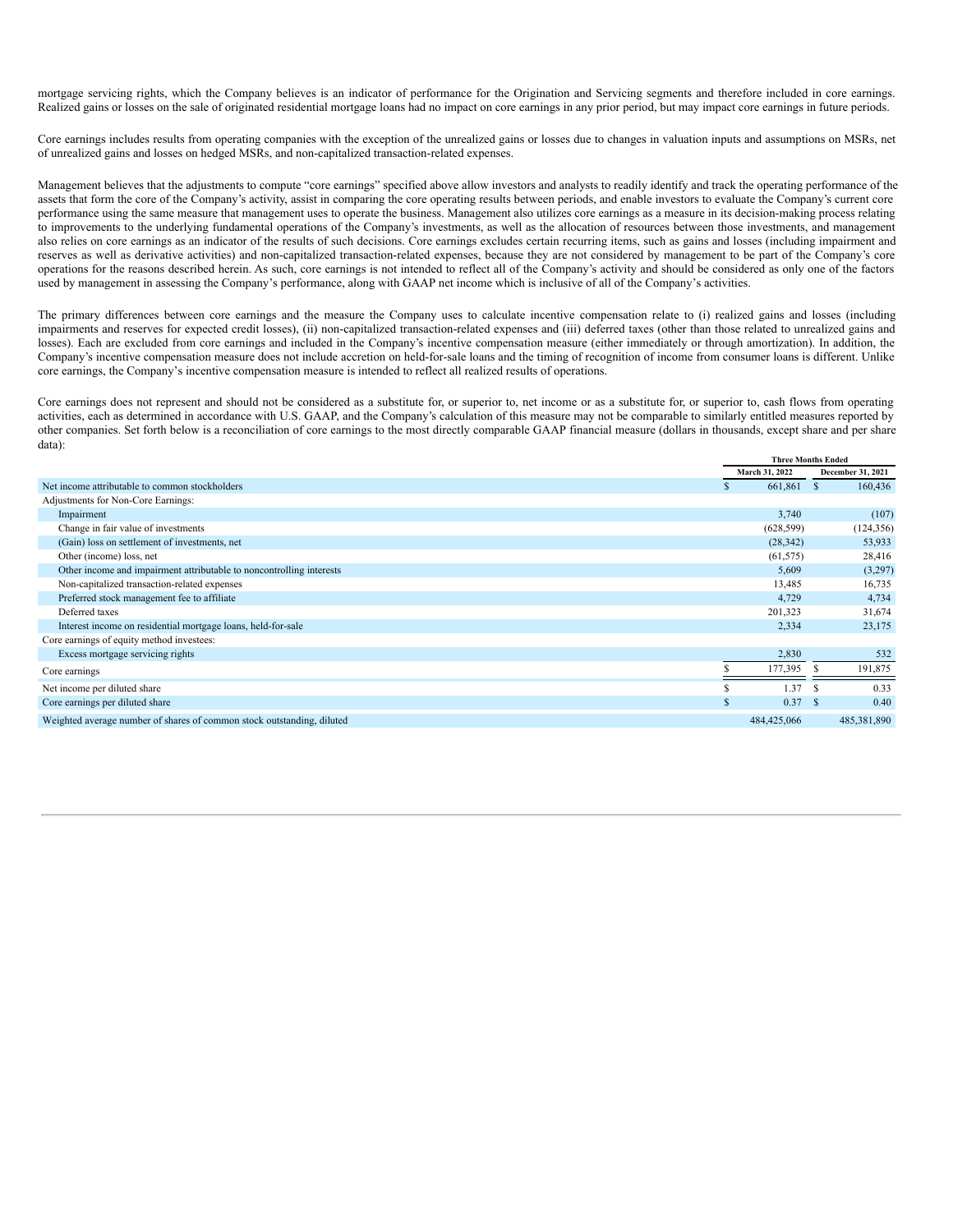## **SEGMENT INFORMATION**

|                                                                                           | <b>Origination and Servicing</b> |         |                          |    |                                          | <b>Residential Securities, Properties and</b><br>Loans |                                         |        |                                                             |     |                                     |              |                   |              |              |
|-------------------------------------------------------------------------------------------|----------------------------------|---------|--------------------------|----|------------------------------------------|--------------------------------------------------------|-----------------------------------------|--------|-------------------------------------------------------------|-----|-------------------------------------|--------------|-------------------|--------------|--------------|
| <b>First Quarter 2022</b>                                                                 | Origination                      |         | Servicing                |    | <b>MSR Related</b><br><b>Investments</b> |                                                        | <b>Real Estate</b><br><b>Securities</b> |        | Properties &<br><b>Residential</b><br><b>Mortgage Loans</b> |     | <b>Mortgage Loans</b><br>Receivable |              | Corporate & Other |              | <b>Total</b> |
| Servicing fee revenue, net and interest income from MSRs and<br>MSR financing receivables | $(653)$ \$<br>\$.                |         | 349,058                  | -S | 107,995                                  | <sup>S</sup>                                           | $\sim$                                  | -S     |                                                             | S   |                                     |              | $\qquad \qquad -$ | $\mathbf{s}$ | 456,400      |
| Change in fair value of MSRs and MSR financing receivables                                | $\overline{\phantom{a}}$         |         | 497.317                  |    | 78,076                                   |                                                        |                                         |        |                                                             |     |                                     |              |                   |              | 575,393      |
| Servicing revenue, net                                                                    | (653)                            |         | 846,375                  |    | 186,071                                  |                                                        |                                         |        |                                                             |     |                                     |              |                   |              | 1,031,793    |
| Interest income                                                                           | 55,371                           |         | 11,353                   |    | 15,702                                   |                                                        | 56,349                                  |        | 26,989                                                      |     | 34,277                              |              | 25,372            |              | 225,413      |
| Gain on originated mortgage loans, held-for-sale, net                                     | 407.269                          |         | 61,762                   |    | $\qquad \qquad -$                        |                                                        | $\qquad \qquad$                         |        | 566                                                         |     | $\sim$                              |              |                   |              | 471.996      |
| Total revenues                                                                            | 461.987                          |         | 919,490                  |    | 201.773                                  |                                                        | 56,349                                  |        | 27,555                                                      |     | 34,277                              |              | 25,372            |              | 1,729,202    |
| Interest expense                                                                          | 29,435                           |         | 33,706                   |    | 26,365                                   |                                                        | 9.029                                   |        | 20.868                                                      |     | 6.969                               |              | 12,461            |              | 138,833      |
| G&A and other                                                                             | 408,758                          |         | 124,780                  |    | 56,010                                   |                                                        | 772                                     |        | 23,434                                                      |     | 16,408                              |              | 33,884            |              | 664,046      |
| Total operating expenses                                                                  | 438,193                          |         | 158,486                  |    | 82,375                                   |                                                        | 9.801                                   |        | 44,302                                                      |     | 23,377                              |              | 46,345            |              | 802,879      |
| Change in fair value of investments                                                       |                                  |         | (32)                     |    | (1, 409)                                 |                                                        | (125, 949)                              |        | (32, 748)                                                   |     | 26,752                              |              | (13, 733)         |              | (147, 119)   |
| Gain (loss) on settlement of investments, net                                             |                                  |         | (315)                    |    | (2,199)                                  |                                                        | 49,420                                  |        | 44.912                                                      |     | (30, 634)                           |              |                   |              | 61,184       |
| Other income (loss), net                                                                  | 2,095                            |         | 881                      |    | 28,943                                   |                                                        | (1,889)                                 |        | 17,345                                                      |     |                                     |              | 8,697             |              | 56,072       |
| Total other income (loss)                                                                 | 2,095                            |         | 534                      |    | 25,335                                   |                                                        | (78, 418)                               |        | 29,509                                                      |     | (3,882)                             |              | (5,036)           |              | (29, 863)    |
| Impairment charges (reversals)                                                            |                                  |         | $\overline{\phantom{m}}$ |    | -                                        |                                                        | 711                                     |        | 3,029                                                       |     |                                     |              |                   |              | 3,740        |
| Income (loss) before income taxes                                                         | 25,889                           |         | 761.538                  |    | 144,733                                  |                                                        | (32, 581)                               |        | 9.733                                                       |     | 7.018                               |              | (26,009)          |              | 892,720      |
| Income tax expense (benefit)                                                              | 6,516                            |         | 161,116                  |    | 31,463                                   |                                                        |                                         |        | 3,657                                                       |     | -                                   |              | 37                |              | 202,789      |
| Net income (loss)                                                                         | 19,373                           |         | 600.422                  |    | 113,270                                  |                                                        | (32, 581)                               |        | 6.076                                                       |     | 7,018                               |              | (26,046)          |              | 689.931      |
| Noncontrolling interests in income (loss) of consolidated<br>subsidiaries                 | 407                              |         |                          |    | 228                                      |                                                        |                                         |        |                                                             |     |                                     |              | 4,974             |              | 5,609        |
| Dividends on preferred stock                                                              |                                  |         | $\overline{\phantom{a}}$ |    | $\qquad \qquad$                          |                                                        |                                         |        |                                                             |     |                                     |              | 22.461            |              | 22.461       |
| Net income (loss) attributable to common stockholders                                     | 18,966                           |         | 600,422                  |    | 113,042                                  |                                                        | (32, 581)                               |        | 6,076                                                       | S   | 7,018                               |              | (53, 481)         | -S           | 661,861      |
|                                                                                           |                                  |         |                          |    |                                          |                                                        |                                         |        |                                                             |     |                                     |              |                   |              |              |
| As of March 31, 2022<br><b>Total Assets</b>                                               | $\mathbf{s}$<br>6.505.753        |         | 9,696,606                | -8 | 5,315,467                                |                                                        | 10.535.948                              | $\sim$ | 2.961,796 S                                                 |     | 1.959.099                           | $\mathbf{s}$ | 893,878           |              | 37,868,547   |
| Total New Residential stockholder's equity                                                | S<br>1,192,812                   | -S<br>S | 2,874,044                | -S | 1,507,095                                | <sup>S</sup><br>-S                                     | $1.043.116$ S                           |        | 320,311                                                     | - S | 518,745                             | - S          | $(333,489)$ \$    | - S          | 7,122,634    |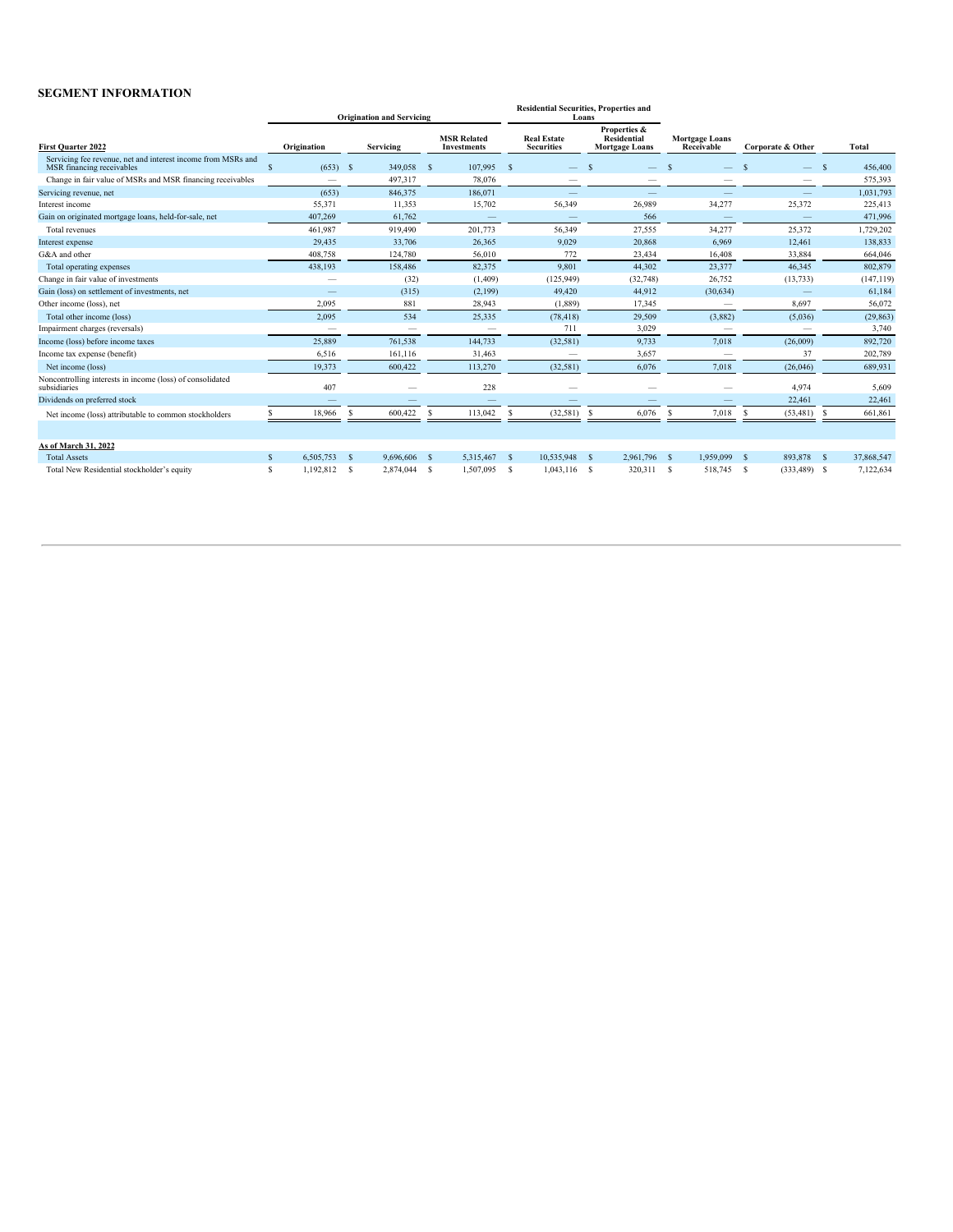|                                                                                           | <b>Origination and Servicing</b> |               |                  |    |                                          | <b>Residential Securities, Properties and</b><br>Loans |                                         |                    |                                                             |              |                                     |    |                          |              |              |
|-------------------------------------------------------------------------------------------|----------------------------------|---------------|------------------|----|------------------------------------------|--------------------------------------------------------|-----------------------------------------|--------------------|-------------------------------------------------------------|--------------|-------------------------------------|----|--------------------------|--------------|--------------|
| <b>Fourth Ouarter 2021</b>                                                                | Origination                      |               | <b>Servicing</b> |    | <b>MSR Related</b><br><b>Investments</b> |                                                        | <b>Real Estate</b><br><b>Securities</b> |                    | Properties &<br><b>Residential</b><br><b>Mortgage Loans</b> |              | <b>Mortgage Loans</b><br>Receivable |    | Corporate & Other        |              | <b>Total</b> |
| Servicing fee revenue, net and interest income from MSRs and<br>MSR financing receivables | 15.548 \$<br>S                   |               | 329,745 \$       |    | 118,907                                  | <sup>S</sup>                                           |                                         | $\mathbf{\hat{S}}$ |                                                             | $\mathbf{S}$ |                                     | ୍ବ |                          | $\mathbf{s}$ | 464.200      |
| Change in fair value of MSRs and MSR financing receivables                                | $\overline{\phantom{a}}$         |               | (109,009)        |    | (45, 012)                                |                                                        | -                                       |                    | -                                                           |              |                                     |    | -                        |              | (154, 021)   |
| Servicing revenue, net                                                                    | 15,548                           |               | 220,736          |    | 73,895                                   |                                                        |                                         |                    |                                                             |              |                                     |    |                          |              | 310,179      |
| Interest income                                                                           | 79,087                           |               | 7,169            |    | 13,195                                   |                                                        | 53,690                                  |                    | 32,551                                                      |              | 4,219                               |    | 27,644                   |              | 217,555      |
| Gain on originated mortgage loans, held-for-sale, net                                     | 540,662                          |               | 48,661           |    | (1, 186)                                 |                                                        | (15, 158)                               |                    | (3, 164)                                                    |              | $\qquad \qquad$                     |    |                          |              | 569,815      |
| Total revenues                                                                            | 635,297                          |               | 276,566          |    | 85.904                                   |                                                        | 38.532                                  |                    | 29,387                                                      |              | 4.219                               |    | 27.644                   |              | 1,097,549    |
| Interest expense                                                                          | 46,595                           |               | 31,756           |    | 23,573                                   |                                                        | 8,322                                   |                    | 17,854                                                      |              | 1,000                               |    | 12,836                   |              | 141,936      |
| G&A and other                                                                             | 508,207                          |               | 134,057          |    | 49,899                                   |                                                        | 677                                     |                    | 27,822                                                      |              | 1,802                               |    | 35,060                   |              | 757,524      |
| Total operating expenses                                                                  | 554.802                          |               | 165,813          |    | 73.472                                   |                                                        | 8.999                                   |                    | 45,676                                                      |              | 2.802                               |    | 47,896                   |              | 899,460      |
| Change in fair value of investments                                                       |                                  |               |                  |    | (3,556)                                  |                                                        | 20,076                                  |                    | 774                                                         |              | -                                   |    | (6,795)                  |              | 10,499       |
| Gain (loss) on settlement of investments, net                                             | $-$                              |               | (2,146)          |    | (21, 636)                                |                                                        | (19,980)                                |                    | (2,056)                                                     |              |                                     |    | 176                      |              | (45, 642)    |
| Other income (loss), net                                                                  | 1,780                            |               | (339)            |    | 22,464                                   |                                                        | -                                       |                    | 30,001                                                      |              | -                                   |    | 365                      |              | 54,271       |
| Total other income (loss)                                                                 | 1.780                            |               | (2,485)          |    | (2,728)                                  |                                                        | 96                                      |                    | 28,719                                                      |              |                                     |    | (6, 254)                 |              | 19.128       |
| Impairment charges (reversals)                                                            | $\overline{\phantom{a}}$         |               |                  |    | $\overline{\phantom{0}}$                 |                                                        | (181)                                   |                    | 74                                                          |              |                                     |    | $\overline{\phantom{0}}$ |              | (107)        |
| Income (loss) before income taxes                                                         | 82,275                           |               | 108.268          |    | 9.704                                    |                                                        | 29.810                                  |                    | 12,356                                                      |              | 1,417                               |    | (26, 506)                |              | 217,324      |
| Income tax expense (benefit)                                                              | 22,766                           |               | 4,332            |    | (5,870)                                  |                                                        | $\overline{\phantom{0}}$                |                    | 8,253                                                       |              | -                                   |    |                          |              | 29,485       |
| Net income (loss)                                                                         | 59,509                           |               | 103,936          |    | 15,574                                   |                                                        | 29,810                                  |                    | 4,103                                                       |              | 1,417                               |    | (26, 510)                |              | 187,839      |
| Noncontrolling interests in income (loss) of consolidated<br>subsidiaries                 | 1,516                            |               |                  |    | (1,003)                                  |                                                        |                                         |                    |                                                             |              |                                     |    | 4,395                    |              | 4.908        |
| Dividends on preferred stock                                                              |                                  |               |                  |    |                                          |                                                        |                                         |                    |                                                             |              |                                     |    | 22,495                   |              | 22,495       |
| Net income (loss) attributable to common stockholders                                     | 57,993                           |               | 103,936          |    | 16,577                                   |                                                        | 29,810                                  |                    | 4,103                                                       |              | 1,417                               |    | (53, 400)                |              | 160,436      |
| As of December 31, 2021                                                                   |                                  |               |                  |    |                                          |                                                        |                                         |                    |                                                             |              |                                     |    |                          |              |              |
| <b>Total Assets</b>                                                                       | 10.431.260<br>\$.                | $\mathcal{S}$ | 8.526.485        | -S | 5.023.734                                | <b>S</b>                                               | 9.998,749                               | $\mathbf{s}$       | 3.227.445                                                   | $\mathbf{s}$ | $1.683,761$ S                       |    | 850,756                  | $\mathbf{s}$ | 39,742,190   |
| Total New Residential stockholder's equity                                                | S<br>1,738,293                   | -S            | 2,071,873        | -S | 1.269.681                                | s                                                      | 951.449                                 | -S                 | 607,492                                                     | s            | 422,560                             | -S | $(457,316)$ \$           |              | 6,604,032    |